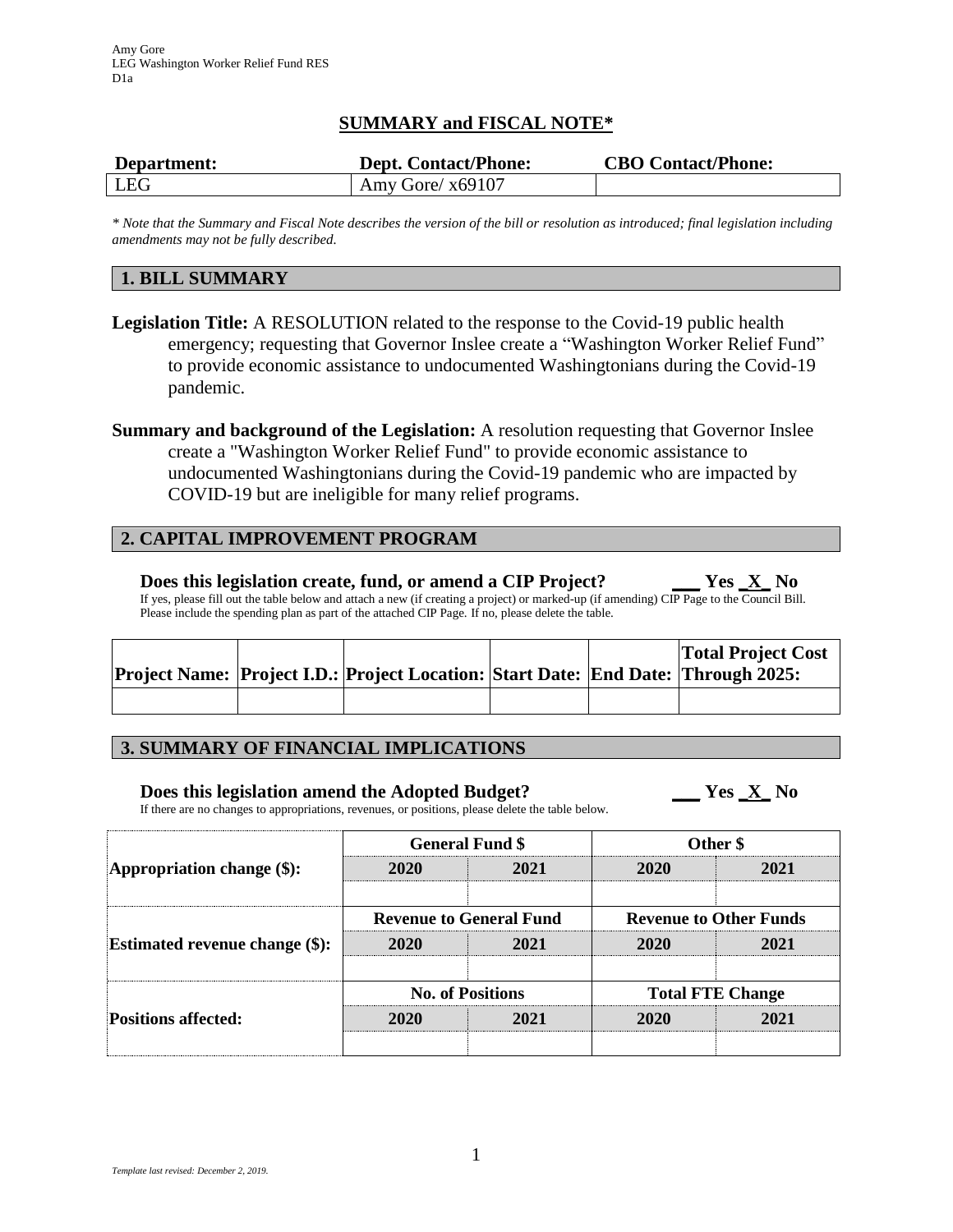# **Does the legislation have other financial impacts to the City of Seattle that are not reflected in the above, including direct or indirect, short-term or long-term costs?**

If so, describe the nature of the impacts. This could include increased operating and maintenance costs, for example. No.

## **Is there financial cost or other impacts of** *not* **implementing the legislation?**

Estimate the costs to the City of not implementing the legislation, including estimated costs to maintain or expand an existing facility or the cost avoidance due to replacement of an existing facility, potential conflicts with regulatory requirements, or other potential costs or consequences.

No.

If there are no changes to appropriations, revenues, or positions, please delete sections 3.a., 3.b., and 3.c. and answer the questions in Section 4.

#### **3.a. Appropriations**

#### **\_\_\_ This legislation adds, changes, or deletes appropriations.**

If this box is checked, please complete this section. If this box is not checked, please proceed to Revenues/Reimbursements.

| <b>Fund Name and</b><br>number | Dept | <b>Budget Control</b><br>Level Name/#* | 2020<br>Appropriation<br><b>Change</b> | 2021 Estimated<br>Appropriation<br><b>Change</b> |
|--------------------------------|------|----------------------------------------|----------------------------------------|--------------------------------------------------|
|                                |      |                                        |                                        |                                                  |
| <b>TOTAL</b>                   |      |                                        |                                        |                                                  |

**\****See budget book to obtain the appropriate Budget Control Level for your department.*

This table should reflect appropriations that are a direct result of this legislation. In the event that the project/programs associated with this ordinance had, or will have, appropriations in other legislation please provide details in the Appropriation Notes section below. If the appropriation is not completely supported by revenue/reimbursements listed below, please identify the funding source (e.g. available fund balance) to cover this appropriation in the notes section. Also indicate if the legislation changes appropriations one-time, ongoing, or both.

#### **Is this change one-time or ongoing?**

Please explain any complicated scenarios – e.g. three-year funding agreement but not permanent ongoing.

## **Appropriations Notes:**

#### **3.b. Revenues/Reimbursements**

#### **\_\_\_ This legislation adds, changes, or deletes revenues or reimbursements.**

If this box is checked, please complete this section. If this box is not checked, please proceed to Positions.

## **Anticipated Revenue/Reimbursement Resulting from this Legislation:**

| <b>Fund Name and</b><br><b>Number</b> | Dept | <b>Revenue Source</b> | 2020<br>Revenue | 2021 Estimated<br>Revenue |
|---------------------------------------|------|-----------------------|-----------------|---------------------------|
|                                       |      |                       |                 |                           |
| <b>TOTAL</b>                          |      |                       |                 |                           |

This table should reflect revenues/reimbursements that are a direct result of this legislation. In the event that the issues/projects associated with this ordinance/resolution have revenues or reimbursements that were, or will be, received because of previous or future legislation or budget actions, please provide details in the Notes section below. Do the revenue sources have match requirements? If so, what are they?

#### **Is this change one-time or ongoing?**

Please explain any complicated scenarios – e.g. three-year funding agreement but not permanent ongoing.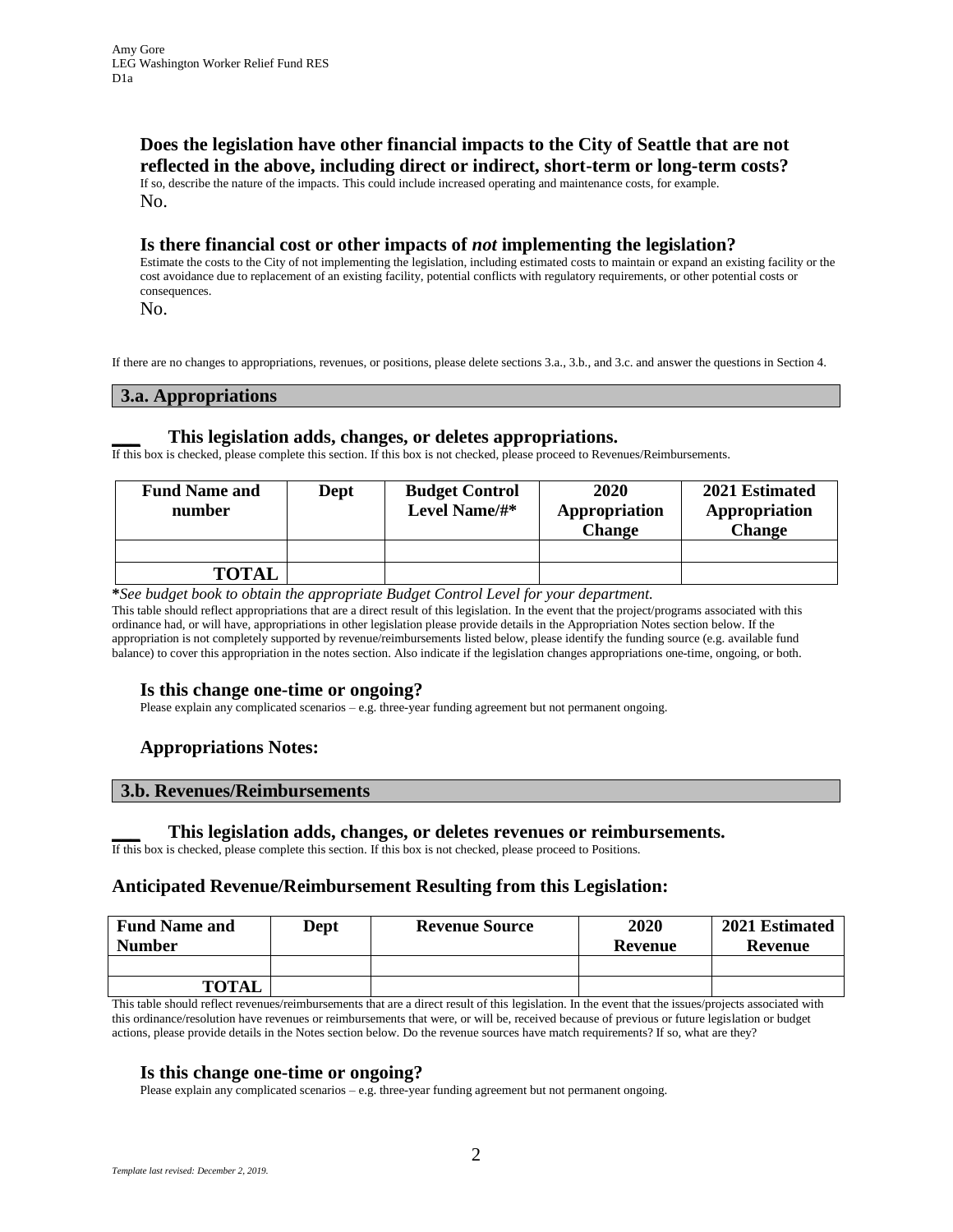## **Revenue/Reimbursement Notes:**

#### **3.c. Positions**

#### **\_\_\_\_ This legislation adds, changes, or deletes positions.**

If this box is checked, please complete this section. If this box is not checked, please proceed to Other Implications.

# **Total Regular Positions Created, Modified, or Abrogated through this Legislation, Including FTE Impact:**

| Position # for<br><b>Existing</b><br><b>Positions</b> | <b>Position Title &amp;</b><br>Department* | <b>Fund</b><br>Name $\&$ # | Program<br>& BCL | PT/FT | 2020<br><b>Positions</b> | <b>2020</b><br><b>FTE</b> | Does it sunset?<br>(If yes, explain below<br>in Position Notes) |
|-------------------------------------------------------|--------------------------------------------|----------------------------|------------------|-------|--------------------------|---------------------------|-----------------------------------------------------------------|
|                                                       |                                            |                            |                  |       |                          |                           |                                                                 |
|                                                       |                                            |                            |                  |       |                          |                           |                                                                 |
|                                                       |                                            |                            |                  |       |                          |                           |                                                                 |
| <b>TOTAL</b>                                          |                                            |                            |                  |       |                          |                           |                                                                 |

*\* List each position separately*

This table should only reflect the actual number of positions created by this legislation. In the event that positions have been, or will be, created as a result of previous or future legislation or budget actions, please provide details in the Notes section below.

### **Position Notes:**

## **4. OTHER IMPLICATIONS**

- **a. Does this legislation affect any departments besides the originating department?** If so, please list the affected department(s) and the nature of the impact (financial, operational, etc.). No.
- **b. Is a public hearing required for this legislation?** If yes, what public hearing(s) have been held to date, and/or what public hearing(s) are planned/required in the future? No.
- **c. Does this legislation require landlords or sellers of real property to provide information regarding the property to a buyer or tenant?** If yes, please describe the measures taken to comply with RCW 64.06.080. No.
- **d. Is publication of notice with** *The Daily Journal of Commerce* **and/or** *The Seattle Times* **required for this legislation?**

For example, legislation related to sale of surplus property, condemnation, or certain capital projects with private partners may require publication of notice. If you aren't sure, please check with your lawyer. If publication of notice is required, describe any steps taken to comply with that requirement.

No.